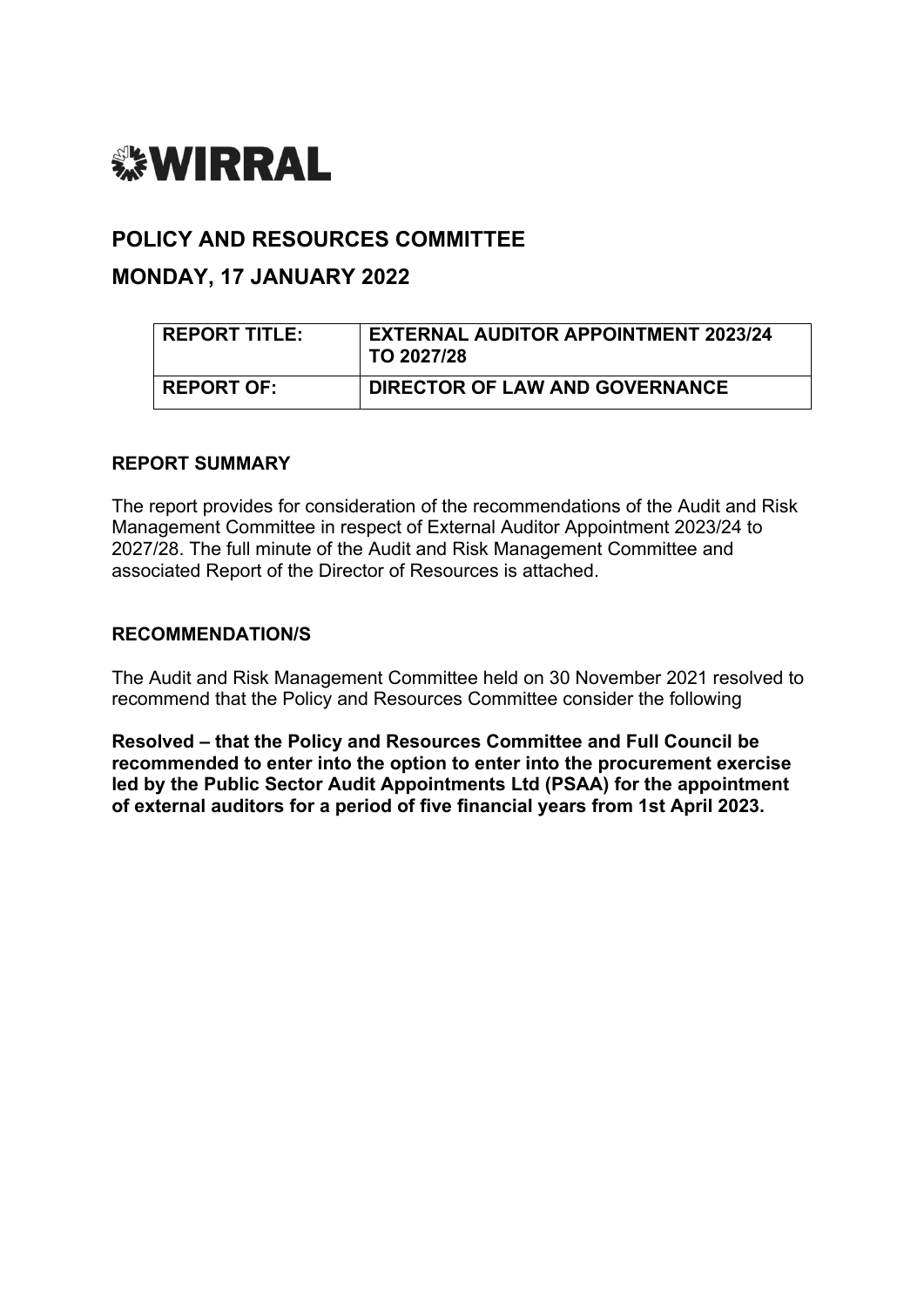## **SUPPORTING INFORMATION**

## **1.0 REASON/S FOR RECOMMENDATION/S**

- 1.1 This report sets out the options open to the Council and the basis of officers' recommendation to the Audit and Risk Management Committee to opt into the national arrangement with PSAA.
- 1.2 PSAA appointment was the option selected by the Council in 2016 for the reasons set out below. Given challenges and capacity in the market and the need to maintain a high quality of external audit provision, there is an even stronger case that this option will produce better outcomes and will be less burdensome for the Council, compared to procurement undertaken locally because:
	- collective procurement reduces overall costs for the sector and for individual authorities compared to smaller local procurements and contract management arrangements;
	- there is no requirement to establish a specific Council auditor panel with an independent chair and independent members to oversee a local auditor procurement and ongoing management of an audit contract;
	- supporting the sector-led body offers the best way of ensuring there is a continuing and sustainable public audit market into the medium and long term; and
	- it is the best opportunity to secure the appointment of a qualified, registered auditor - there are only nine accredited local audit firms, and a local procurement would be drawing from the same limited supply of auditor resources as PSAA's national procurement.

Key features of the PSAA approach are:

- contracts let under the PSAA opt-in will run for five years;
- contracts between PSAA and the audit firms will require firms to deliver audits compliant with the National Audit Office (NAO) Code of Audit Practice;
- the number of firms eligible to undertake local public audit is regulated through the Financial Reporting Council and the Recognised Supervisory Bodies (RSBs). Only appropriately accredited firms will be able to bid for appointments;
- PSAA will manage current and potential future conflicts of interest rather than the Council having to re-procure contracts should such conflicts arise;
- opting into the PSAA will remove the need to set up an auditor panel in addition to the Council's Audit Committee;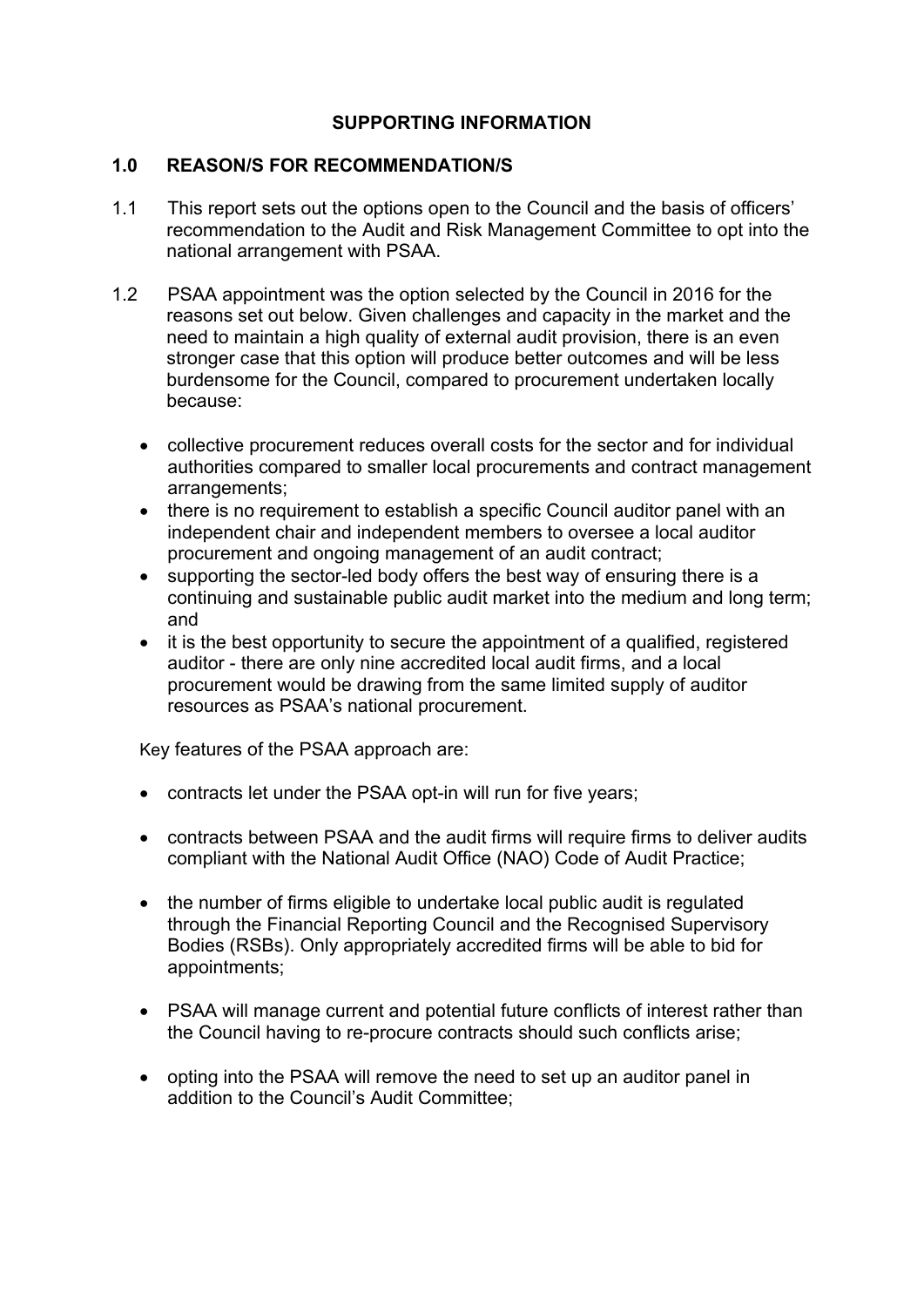- in addition to working with the Local Government Association (LGA), a stakeholder advisory panel with representative organisations for councils, police and fire bodies ensures ongoing influence and engagement with PSAA;
- PSAA is a not-for-profit organisation whose costs are around 4% of the scheme with any surplus distributed back to scheme members;
- scale fees will vary in line with the additional work needed which reflects risk and complexity (scale is set following consultation with opted in bodies);
- PSAA will manage variation requests and approve where appropriate; and
- This approach is supported and endorsed by the LGA.
- 1.3 The main downside with this is the inability to determine the evaluation criteria that will be used for procurement. Given that the audit approach is mandated through standards and guidance there is minimal flexibility in the scope of work requested.
- 1.4 The PSAA route was adopted by 484 of 494 bodies in the previous exercise.

## **2.0 OTHER OPTIONS CONSIDERED**

2.1 Other options have been considered as reported within the minutes of the Audit and Risk Management Committee and appended report.

## **3.0 BACKGROUND INFORMATION**

3.1 There is an immediate risk if approval is not agreed to proceed, we fail to take the decision to Policy and Resources in January 2022, then to Full Council by February 2022 and breach the PSAA requirements of the tender. This would mean non-compliance with the Local Audit and Accountability Act 2014 as referenced in paragraph 3.3 of the report.

## **4.0 FINANCIAL IMPLICATIONS**

4.1 There are no direct financial implications.

## **5.0 LEGAL IMPLICATIONS**

- 5.1 In accordance with the Part 3B of Constitution (Committee Terms of Reference), the Policy and Resources Committee has two main areas of responsibility, which is to provide strategic direction to the operation of the Council, including making decisions on policies and co-ordinating spend not reserved to full Council, and to maintain a strategic overview of outcomes, performance, risk management and budgets.
- 5.2 The Policy & Resources Committee is charged by full Council to provide a coordinating role across all other service committees and retain a 'whole-council'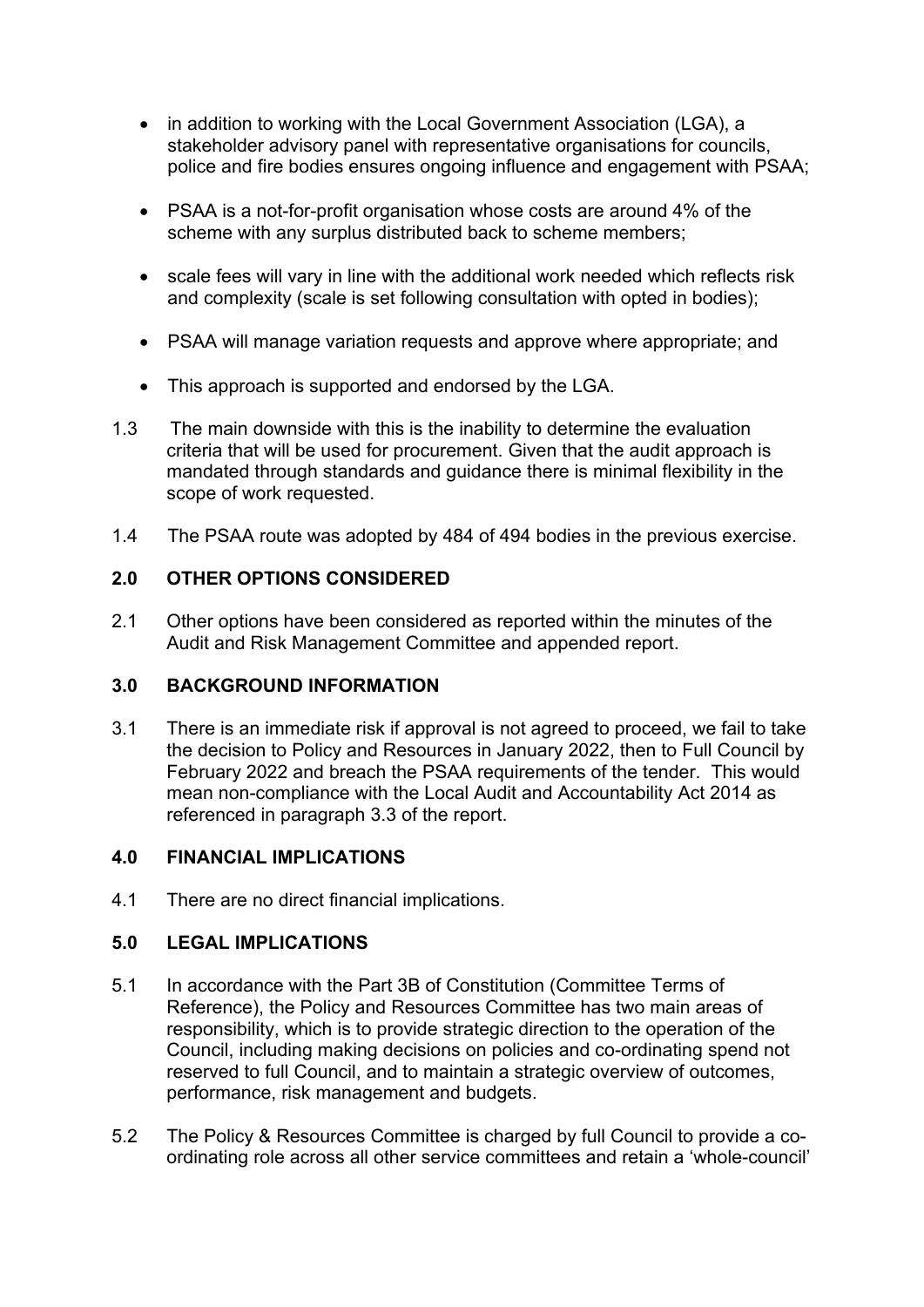view of performance, budget monitoring and risk management. In particular, this includes specific responsibility for a decision

(i) that has a major impact on a number of Council services or on the Council as a whole;

As part of the matter of business that was the subject of the report to Audit and Risk Management Committee falls under that responsibility reserved to the Policy and Resources Committee, the Audit and Risk Management Committee's resolution is presented as a recommendation.

- 5.3 As the decision in this matter is the subject of a recommendation from another Committee, the Policy and Resources Committee must take into account the resolution of that Committee and give due regard to the guidance and comments made by its members. The Policy and Resources Committee must not, however, consider itself bound by that Committee's recommendations or otherwise fetter its discretion; its Members must come to their own decision. In doing so, the Committee must satisfy itself that it has been provided with all relevant information or a suitable précis to enable it to comply with its duties and make a lawful decision.
- 5.4 Other legal considerations are as set out in the annexed report(s).

## **6.0 RESOURCE IMPLICATIONS: STAFFING, ICT AND ASSETS**

6.1 This report is for information only and does not contain any direct resource implications.

## **7.0 RELEVANT RISKS**

7.1 The risks were covered in the original report submitted to the Committee.

## **8.0 ENGAGEMENT/CONSULTATION**

8.1 Engagement and Consultation were covered in the original report submitted to the Committee.

## **9.0 EQUALITY IMPLICATIONS**

9.1 Wirral Council has a legal requirement to make sure its policies, and the way it carries out its work, do not discriminate against anyone. An Equality Impact Assessment is a tool to help council services identify steps they can take to ensure equality for anyone who might be affected by a particular policy, decision or activity. There are no equality implications as a result of this decision.

## **10.0 ENVIRONMENT AND CLIMATE IMPLICATIONS**

10.1 There are no environment or climate implications as a direct result of this decision.